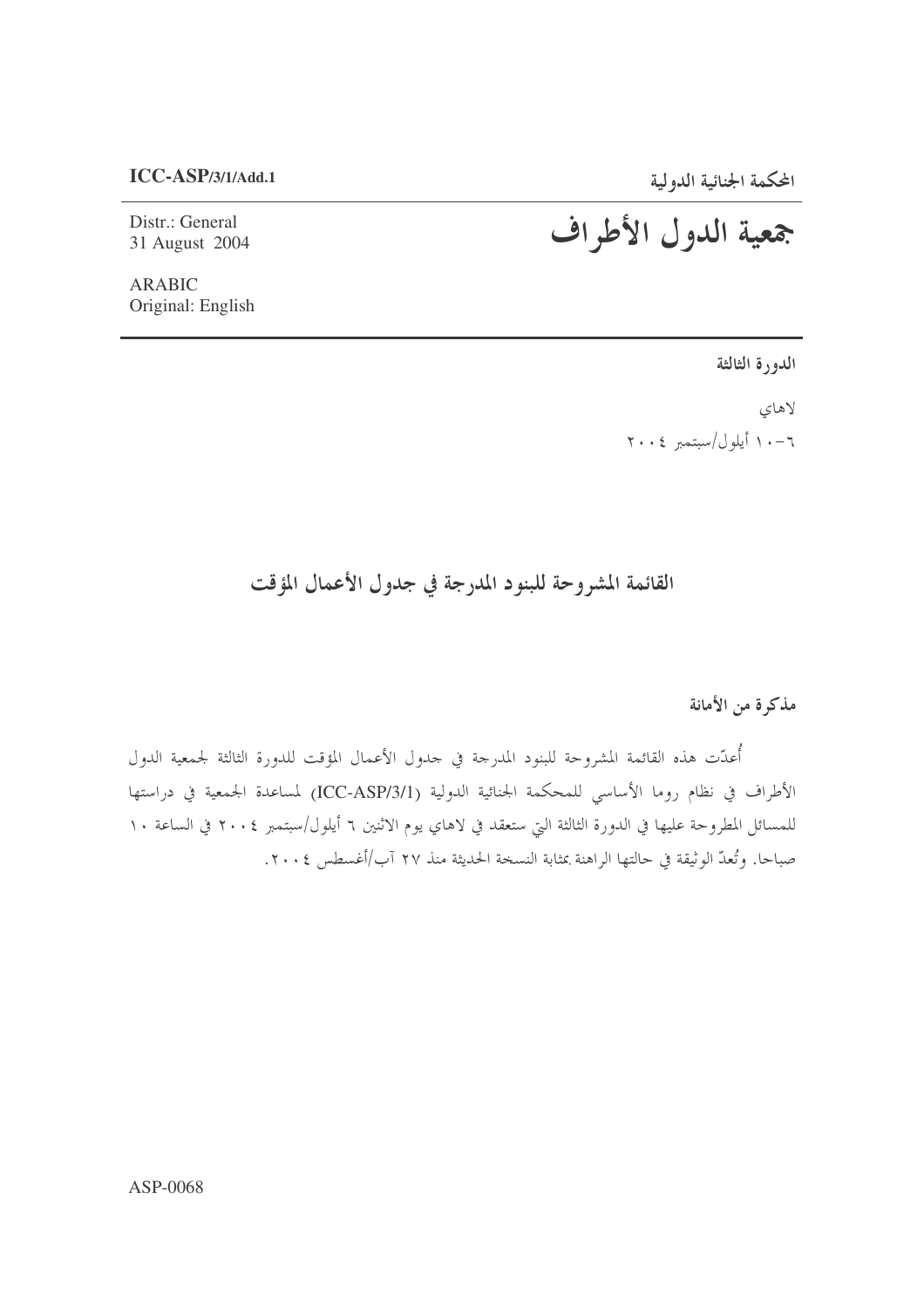القائمة المشروحة للبنود المدرجة في جدول الأعمال المؤقت

افتتاح الدورة  $-1$ 

طبقًا للفقرة ٦ من المادة ١١٢ في نظام روما الأساسي، تحتمع الجمعية في دورة عادية مرة في السنة. وطبقا للمادة ٥ من النظام الداخلي لجمعية الدول الأطراف،(`) قررت الجمعية في اجتماعها الخامس ضمن دورتما الثانية، يوم ١٢ أيلول/سبتمبر ٢٠٠٣، أن تعقد دورتما الثالثة في لاهاي من ٦ إلى  $(1)$  .  $\gamma \cdot \cdot \cdot \infty$ 

وفي الاجتماع الأول ضمن الدورة الأولى للجمعية في ٣ أيلول/سبتمبر ٢٠٠٢، انتخبت الجمعية صاحب السمو الملكي الأمير زيد رعد زيد الحسين (الأردن) رئيسا لها· (٢) وعملا بالمادة ٢٩ من النظام الداخلي، ينتخب الرئيس لمدة ثلاث سنوات. وتنص المادة ٣٠ من النظام الداخلي على أن يعلن الرئيس افتتاح كل جلسة عامة من الدورة.

<sup>(</sup>١) الوثائق الرسمية لجمعية الدول الأعضاء في نظام روما الأساسي للمحكمة الجنائية الدولية، الدورة الأولى، نيويورك، ٣-١٠ أيلول/سبتمبر ٢٠٠٢ (مطبوعات الأمم المتحدة، المبيعات رقم E.O3.V.2 وتصويب)، الباب الثاني (جيم).

<sup>(</sup>٢) الوثائق الرسمية لجمعية الدول الأطراف في نظام روما الأساسي للمحكمة الجنائية الدولية، الدورة الثانية، نيويورك، ٨-١٢ أيلول/سبتمبر ٢٠٠٣ (مطبوعات الأمم المتحدة، المبيعات , قم E.O3.V.13)، الباب الأول، الفقرة ٢٤.

<sup>(</sup>٣) الوثائق الرسمية لجمعية الدول الأطراف في نظام روما الأساسي للجمعية الجنائية الدولية، الدورة الأولى، الباب الأول، الفقرة ٧.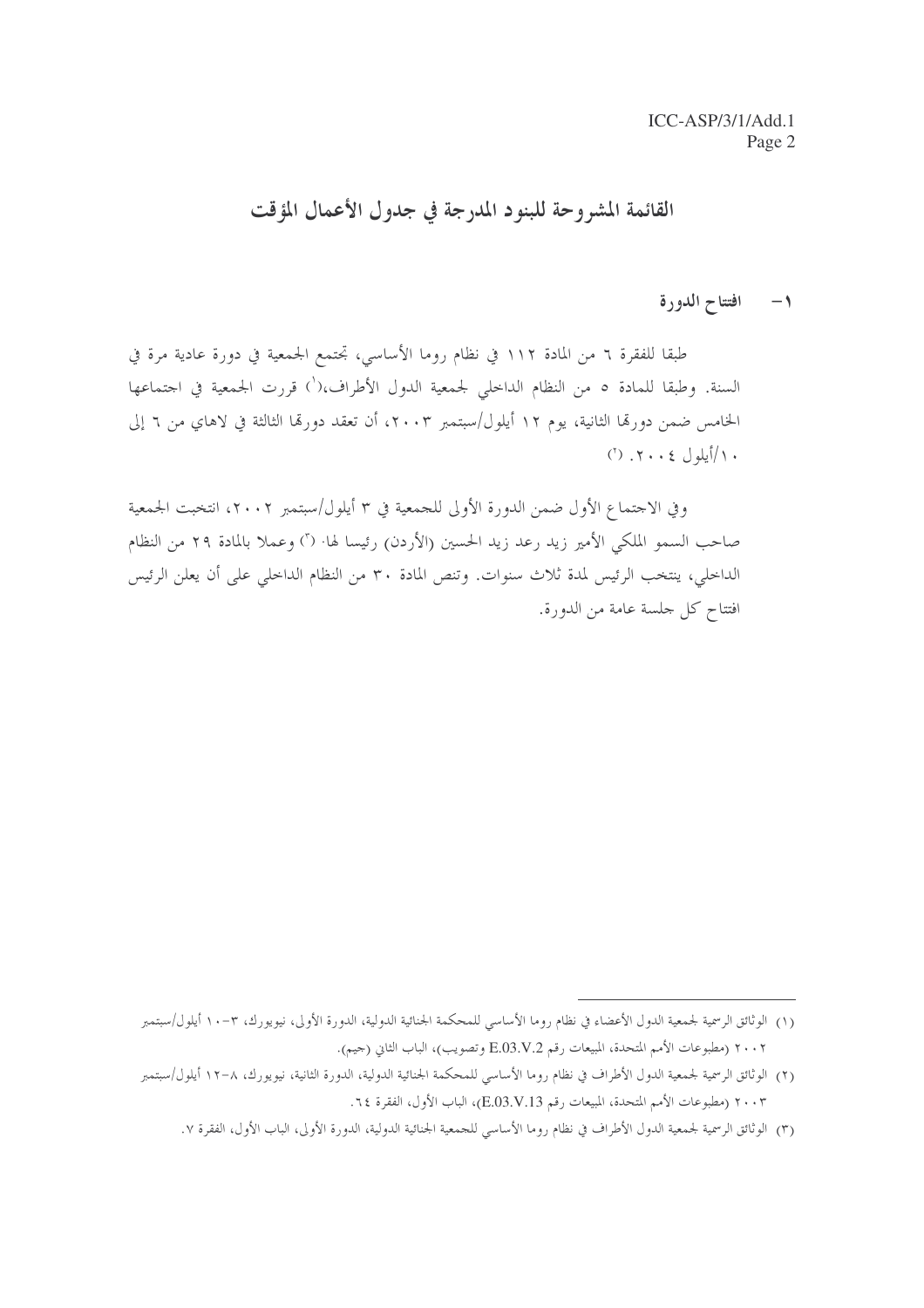دقيقة صمت للصلاة أو التأمل  $-7$ 

عملا بالمادة ٤٣ من النظام الداخلي، يدعو الرئيس الممثلين إلى التزام الصمت دقيقة واحدة تكرس للصلاة أو التأمل، وذلك فور افتتاح أول حلسة عامة وقبل اختتام الجلسة العامة مباشرة.

٣- إقرار جدول الأعمال

تنطبق على الدورات العادية المواد من ١٠ إلى ١٣ ومن ١٨ إلى ٢٢ في النظام الداخلي فيما يخص جدول الأعمال.

ووفقا للمادتين ١٠ و ١١ من النظام الداخلي، صدر حدول الأعمال المؤقت للدورة الثالثة (ICC-ASP/3/1) يوم ٢٨ حزيران/يونيو ٢٠٠٤. ووفقا للمادة ١٩ من النظام الداخلي، يُقدِّم جدول الأعمال إلى الجمعية قصد الموافقة عليه.

وعملا بالمادة ١٢ من النظام الداخلي، طلبت المحكمة في ٦ آب/أغسطس ٢٠٠٤ إدراج بندين تكميليين في حدول الأعمال، وبالتحديد إدراج اقتراح بشأن سداد ضرائب موظفي المحكمة ومسؤوليها، واقتراح بشأن حماية اسم المحكمة الجنائية الدولية وملخص اسمها.

البوثيائق

- وثائق اعتماد ممثلي الدول الأطراف في الدورة الثالثة  $-\epsilon$ 
	- تعيين لجنة وثائق الاعتماد وأعضائها التسعة  $(\dot{b})$
- (ب) تقرير لجنة وثائق الاعتماد يُنظِّم التمثيل ووثائق الاعتماد بموجب المواد من ٢٣ إلى ٢٨ في النظام الداخلي. ووفقا للمادة ٢٤، تقدم إلى الأمانة وثائق اعتماد ممثلي الدول الأطراف وأسماء المناوبين والمستشارين، وذلك في موعد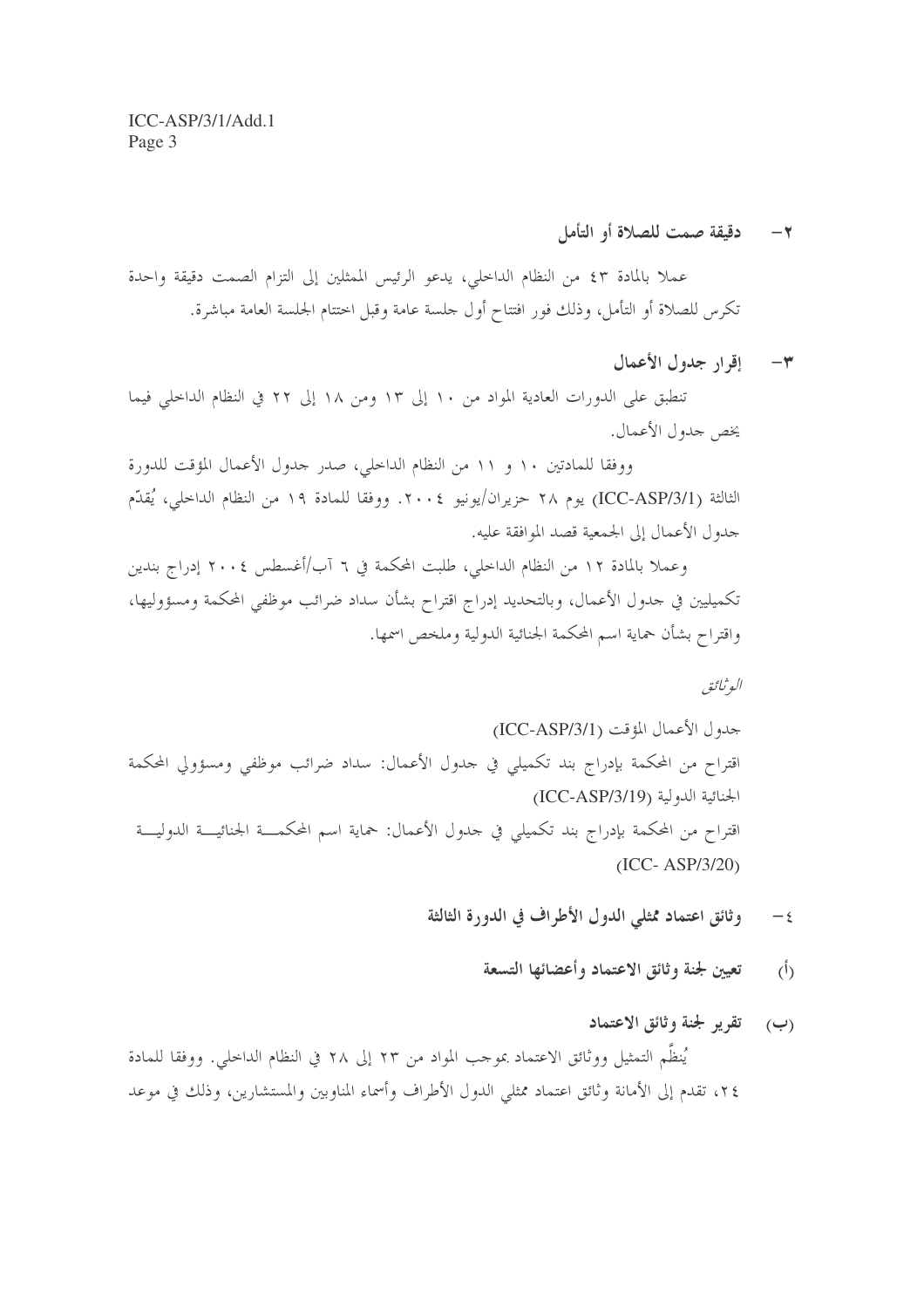لا يتجاوز ٢٤ ساعة بعد افتتاح الدورة، إن أمكن. ويُصدر وثائقَ الاعتماد إما رئيس الدولة أو الحكومة أو وزير الخارجية أو أي شخص يأذنون له بذلك.

وبموجب المادة ٢٥، تُعين في بداية كلِّ دورة لجنة لوثائق الاعتماد، وتتألَّف من ممثلي ٩ دول أطراف تعينها الجمعية بناء على اقتراح الرئيس. وتفحص وثائق اعتماد ممثلي الدول الأطراف وتقدم تقريرها إلى الجمعية بدون إبطاء.

> تنظيم العمل  $-\circ$

تنظر الجمعية في برنامج عمل وتعتمده في بداية الدورة استنادا إلى اقتراح من المكتب.

## تقرير عن أنشطة المكتب  $-7$

وفقًا لما تنص عليه الفقرة ٢ (ج) من المادة ١١٢ في نظام روما الأساسي، تنظر الجمعية في تقارير وأنشطة المكتب وتتخذ الإجراءات المناسبة فيما يتعلق بمذه التقارير والأنشطة. وبناء عليه، يُقدم الرئيس تقريرا شفهيا عن أنشطة المكتب حلال السنة الثانية من عمله (أيلول/سبتمبر ٢٠٠٣– أبلول/سيتمبر ٢٠٠٤)

٧– تقرير عن أنشطة المحكمة

بموجب الفقرة ٢ (ب) من المادة ١١٢ في نظام روما الأساسي، توفر الجمعية الرقابة الإدارية على الهيئة الرئاسية والمدعى العام والمسجل فيما يتعلق بإدارة المحكمة. ووفقا لما تنص عليه الفقرة ٥ من المادة ١١٢ في نظام روما الأساسي، يجوز لرئيس المحكمة والمدعى العام والمسجل أو لممثليهم أن يشاركوا في احتماعات الجمعية. ووفقا لما تنص عليه المادة ٣٤ من النظام الداخلي، يجوز لهم أن يدلوا ببيانات شفهية أو كتابية وأن يقدموا معلومات بشأن أي مسألة قيد النظر. وبناء عليه، يقدم رئيس المحكمة تقريرا عن أنشطة المحكمة حلال السنة الثانية من عملها (أيلول/سبتمبر ٢٠٠٣-أيلول/سبتمبر ٢٠٠٤).

البوثيائق

تقرير عن أنشطة المحكمة (ICC- ASP/3/10)

النظر في ميزانية السنة المالية الثالثة واعتمادها  $-\lambda$ 

طبقًا لما تنص عليه الفقرة ٢ (د) من المادة ١١٢ في نظام روما الأساسي، تنظر الجمعية في ميزانية المحكمة وتبت فيها.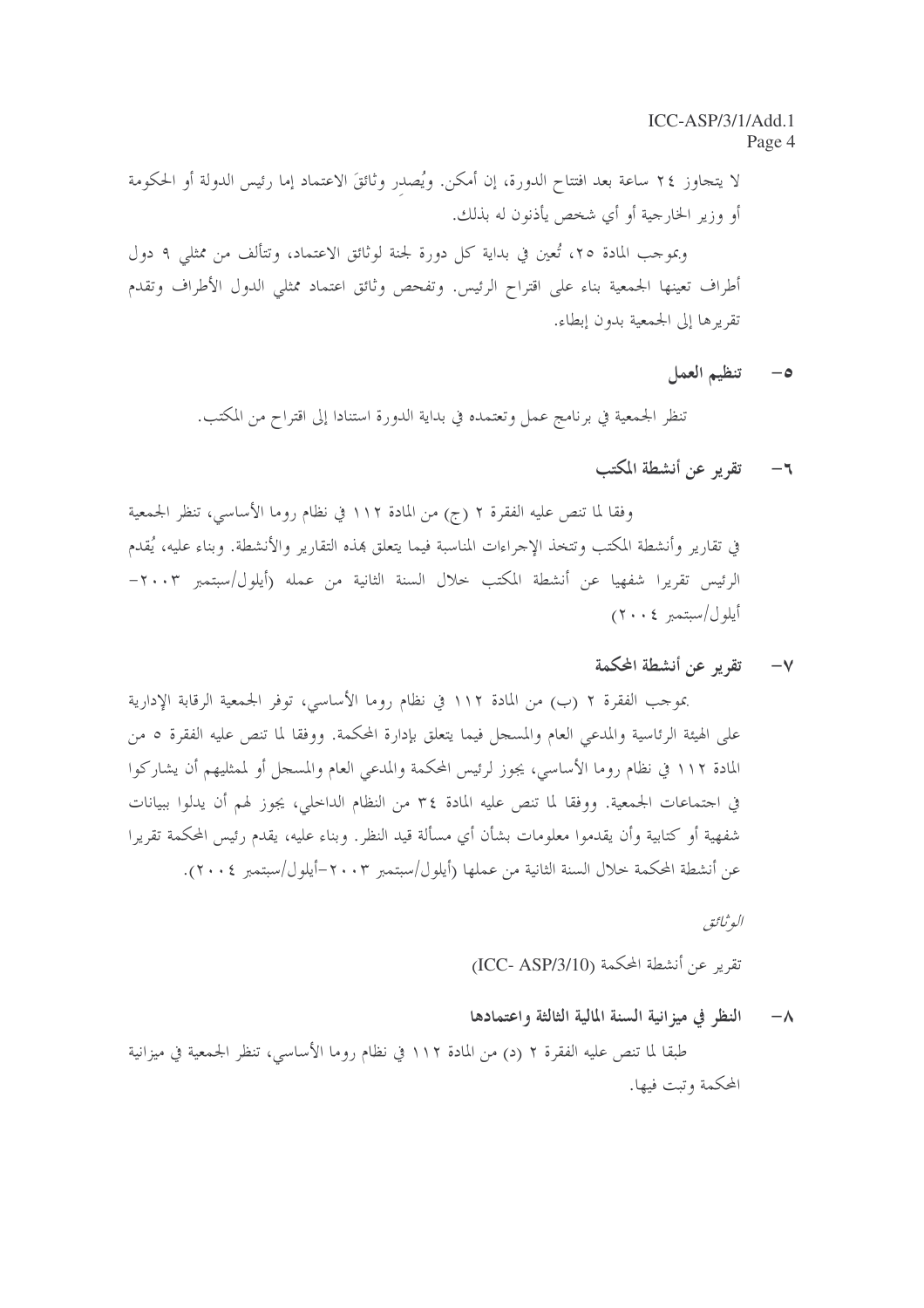ينص البند ٣ من النظام المالي للمحكمة(`) على أن يُعد المسجل مشروع الميزانية لكل فترة مالية ويقدِّمَه إلى الدول الأطراف، وكذلك إلى لجنة الميزانية والمالية للنظر فيه. وتقدم لجنة الميزانية والمالية التوصيات ذات الصلة إلى الجمعية.

البوثيائق

مشروع الميزانية البرنامجية لعام ٢٠٠٥ (\*ICC-ASP/3/2) تقرير لجنة الميزانية والمالية، آب/أغسطس ٢٠٠٤ (ICC-ASP/3/18)، تصويب ١ وإضافة ١/منقحة ١)

٩- النظر في تقارير مراجعة الحسابات

ينص البند ١٢ من النظام المالي على أن تعين الجمعية مراجعا للحسابات كي يجري مراجعة الحسابات طبقا لمعايير مراجعة الحسابات المقبولة عموما، وذلك رهنا بأي توجيهات خاصة من الجمعية، ووفقًا للصلاحيات الإضافية المنصوص عليها في مرفق النظام المالي. وفي الاجتماع الحادي عشر للدورة الأولى للجمعية الذي عُقد في ٢٢ نيسان/أبريل ٢٠٠٣، أحيطت الجمعية علما بأن المكتب قام، بموجب السلطة المفوضة إليه من الجمعية،(°) بتعيين المكتب الوطني لمراجعة الحسابات بالمملكة المتحدة لبريطانيا العظمى وإيرلندا الشمالية كمراجع لحسابات المحكمة لمدة أربعة أعوام.

ووفقا لما ينص عليه البند ١٢–٧، يصدر مراجع الحسابات تقريرا عن نتائج مراجعة البيانات المالية والبيانات ذات الصلة المتعلقة بحسابات الفترة المالية. ووفقا للبندين ١٢–٨ و١٢-٩ يفحص المسجل كما تدرس لجنة الميزانية والمالية تقارير مراجعة الحسابات قبل عرضها على الجمعية. وتدرس الجمعية وتوافق على البيانات المالية وتقارير مراجعة الحسابات التي تقدمها إليها لجنة الميزانية والمالية.

البوثياثق

البيانات المالية للفتــــــــرة مـــــــــن ١ أيلول/سبتمبر ٢٠٠٢ إلى ٣١ كانــــــــون الأول/ديسمبر ٢٠٠٣  $(ICC-ASP/3/4)$ البيانات المالية للصندوق الائتماني للضحايا عن الفترة من ١ أيلول/سبتمبر ٢٠٠٢ إلى ٣١ كانون  $\left(\text{ICC-ASP/3/5}\right)$  ۲۰۰۳ الأول/ديسمبر تقرير لجنة الميزانية والمالية، آب/أغسطس ٢٠٠٤ (ICC-ASP/3/18)، تصويب ١ وإضافة ١/منقحة ١)

<sup>(</sup>٤) المصدر نفسه، الباب الثاني (دال)

<sup>(</sup>٥) المصدر نفسه، الباب الأول، الفقرة ٢٩.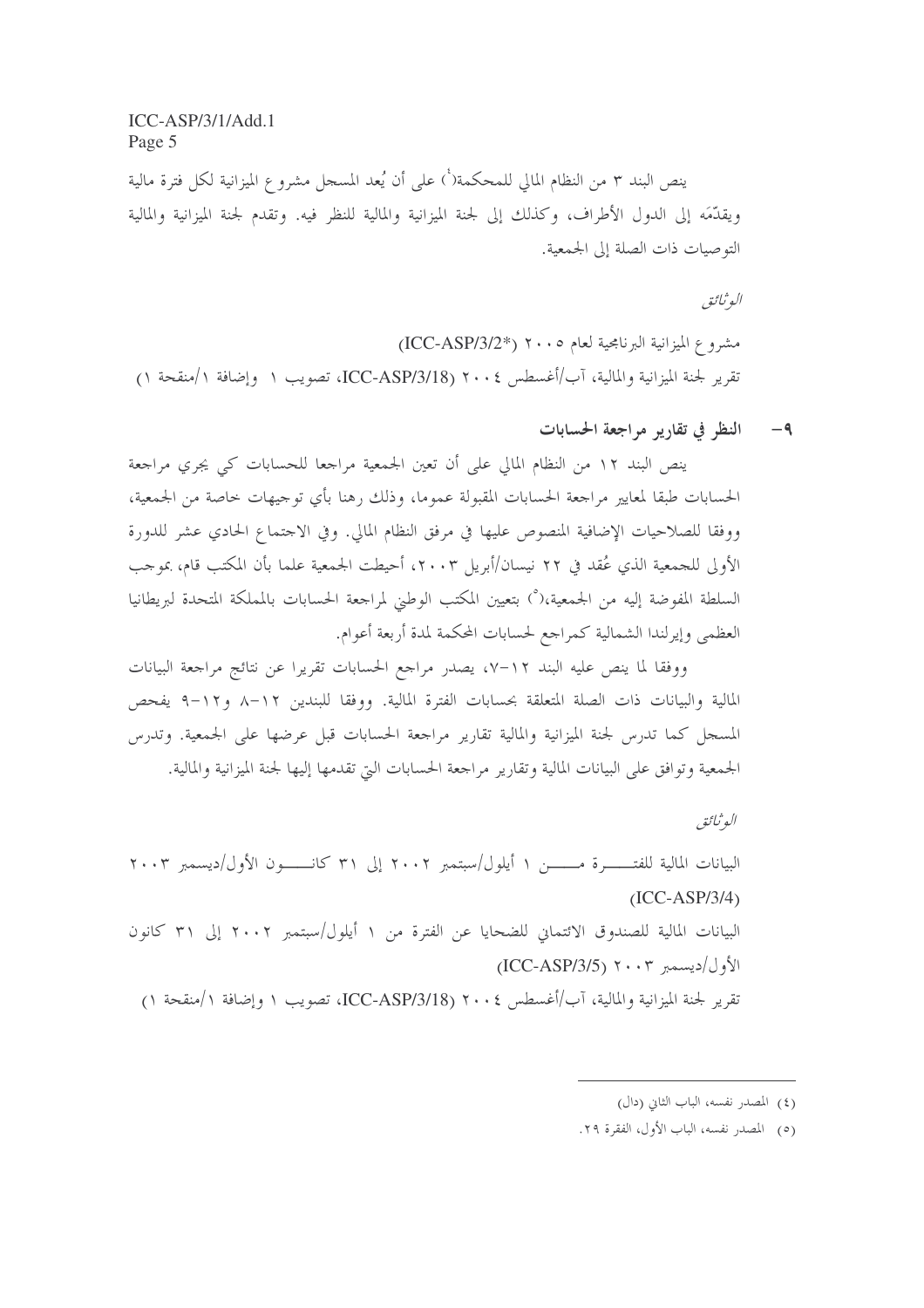. ١- انتخاب نائب المدعى العام

تنص الفقرة ٤ من المادة ٤٢ في نظام روما الأساسي على أن يُنتخب الأمين العام بالاقتراع السري بالأغلبية المطلقة لأعضاء جمعية الدول الأطراف من قائمة مرشحين يقدمها المدعى العام. ويقوم المدعى العام بتسمية ثلاثة مرشحين لكلِّ منصبٍ مقررٍ شغله من مناصبٍ نوابٍ المدعى. ووفقًا للمادة ٤٢ (٤) من نظام روما الأساسي يتولى المدعى العام ونوابه مناصبهم لمدة تسع سنوات ما لم تقرر لهم مدة أقصر وقت انتخاهم، ولا يجوز إعادة انتخاهم. وتخضع إجراءات ترشيح وانتخاب نائب أو نواب المدعى العام لما ينص عليه قرار الجمعية ICC-ASP/1/Res.2.

البوثياثق

مذكرة من الأمانة بشأن انتخاب نائب المدعى العام للمحكمة الجنائية الدولية (ICC-ASP/3/8)

١١- انتخاب أعضاء لجنة الميزانية والمالية

قررت الجمعية بموجب قرارها ICC-ASP/1/Res.4 أن تُنشئ لجنة للميزانية والمالية تتألف من ١٢ عضوا من مختلف الجنسيات، يكونون حبراء من الدول الأطراف لهم مكانة وحبرة معترف بمما في الشؤون المالية على المستوى الدولي. وتنتخبهم الجمعية لمدة ثلاث سنوات تقويمية على أساس التوزيع الجغرافي المنصف. وفي الاحتماع الخامس للجمعية في ١٢ أيلول/سبتمبر ٢٠٠٣، قررت الجمعية بتوافق الآراء أن تعدل الجملة الأخيرة من الفقرة ٢ في المرفق بقرارها ICC-ASP/1/Res.4 بشأن إنشاء لجنة الميزانية والمالية كي تصبح كالتالي: "ومن الأعضاء الاثني عشر الذين ينتخبون في البداية ينتخب ستة أعضاء لمدة سنتين، والستة الباقون لمدة ثلاث سنوات". وفي الاحتماع نفسه، قام رئيس الجمعية بعملية اقتراع لاختيار الأعضاء المنتخبين الذين سيضطلعون بمهامهم لمدة سنتين وثلاث سنوات على التوالي.

وفي الاحتماع العاشر للجمعية في دورتما الأولى، في ٢١ نيسان/أبريل ٢٠٠٣، قررت الجمعية أن إنفاذ مهام الأعضاء يبدأ في ٢١ نيسان/أبريل ٢٠٠٣. ونظرا إلى أن مهام ستة أعضاء في اللجنة تنتهي في ٢١ نيسان/أبريل ٢٠٠٥، فإن الجمعية قررت في الاحتماع الخامس لدورقما الثانية، في ١٢ أيلول/سبتمبر ٢٠٠٣، أن تجرى انتخابات للأعضاء الستة في دورتما الثالثة في ٢٠٠٤.

الوثائق

مذكرة من الأمانة بشأن انتخاب أعضاء لجنة الميزانية والمالية (ICC-ASP/3/9).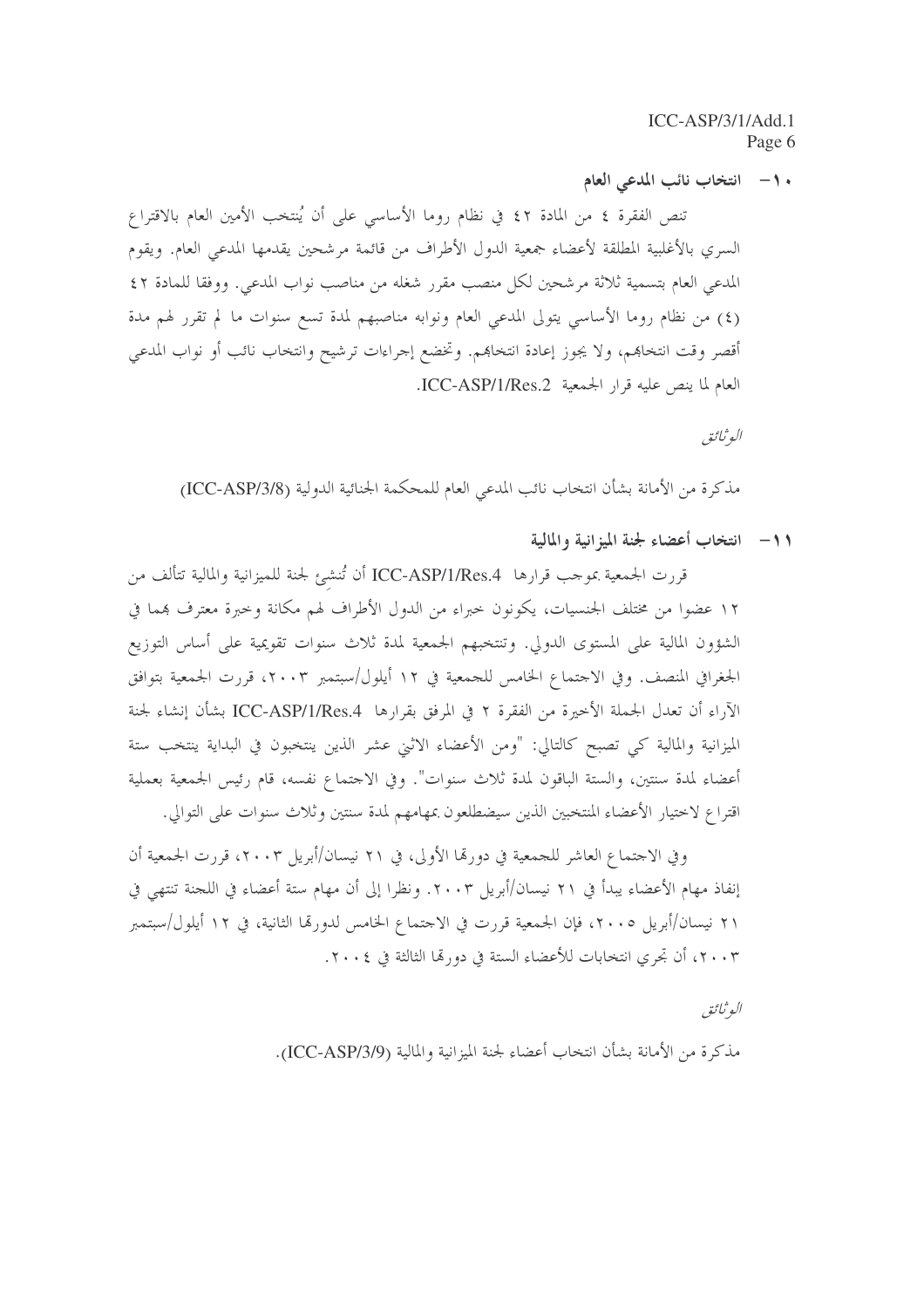١٢ – تقرير المسجل عن الأنشطة المتعلقة بمحامى الدفاع، بما في ذلك التمثيل القانوين للضحايا، وعملية التشاور المتبعة

أوصت لجنة الميزانية والمالية في دورقما الأولى بأن تقدم المحكمة تقريرا مستقلا من خلال اللحنة إلى جمعية الدول الأطراف تعرض فيه الخيارات المتعلقة بضمان توفير دفاع مناسب عن المتهمين. وأحاطت الجمعية علما في حلستها الخامسة من الدورة الثانية المعقودة في ١٢ أيلول/سبتمبر ٢٠٠٣ (أ) بيان جهة الاتصال عن إنشاء نقابة دولية للمحامين الجنائيين، الذي قُدَّمت فيه توصيات إلى المسجَّل.

البوثياثق

تقرير مقدَّم لجمعية الدول الأطراف بشأن الخيارات المتعلقة بضمان توفير دفاع مناسب عن  $(ICC-ASP/3/16)$  التهمين

عرض عام للجهود التي بذلها المسحل فيما يتعلق بالدفاع والمشاركة القانونية من حانب الضحايا وعملية التشاور المتبعة (ICC-ASP/3/7)

١٣ - تقرير المسجل عن مشاركة الضحايا وتعويضهم عن الأضرار

أوصت لجنة الميزانية والمالية، في دورتما الأولى بأن تقدم المحكمة تقريرا مستقلا من خلال اللجنة إلى الجمعية عن خططها الخاصة بمشاركة الضحايا وتعويضهم وطلبت اللجنة أن يصف التقرير بوضوح الموارد المكرسة لأنشطة تعويض من هذا القبيل، والتكاليف الإدارية لمساعدة الصندوق الائتماني للضحايا.

البوثيائق

تقرير عن مشاركة الضحايا وتعويضهم (ICC-ASP/3/21)

تقرير مقدّم لجمعية الدول الأطراف بشأن الخيارات المتعلقة بضمان توفير دفاع مناسب عن المتهمين  $(ICC-ASP/3/16)$ عرض عام للجهود التي بذلها المسجل فيما يتعلق بالدفاع والمشاركة القانونية من جانب الضحايا وعملية التشاور المتبعة (ICC-ASP/3/7)

<sup>(</sup>٦) الوثائق الرسمية لجمعية الدول الأطراف في نظام روما الأساسي للمحكمة الجنائية الدولية، الدورة الثانية، الفقرتان ٤ و ٥ من المرفق الخامس.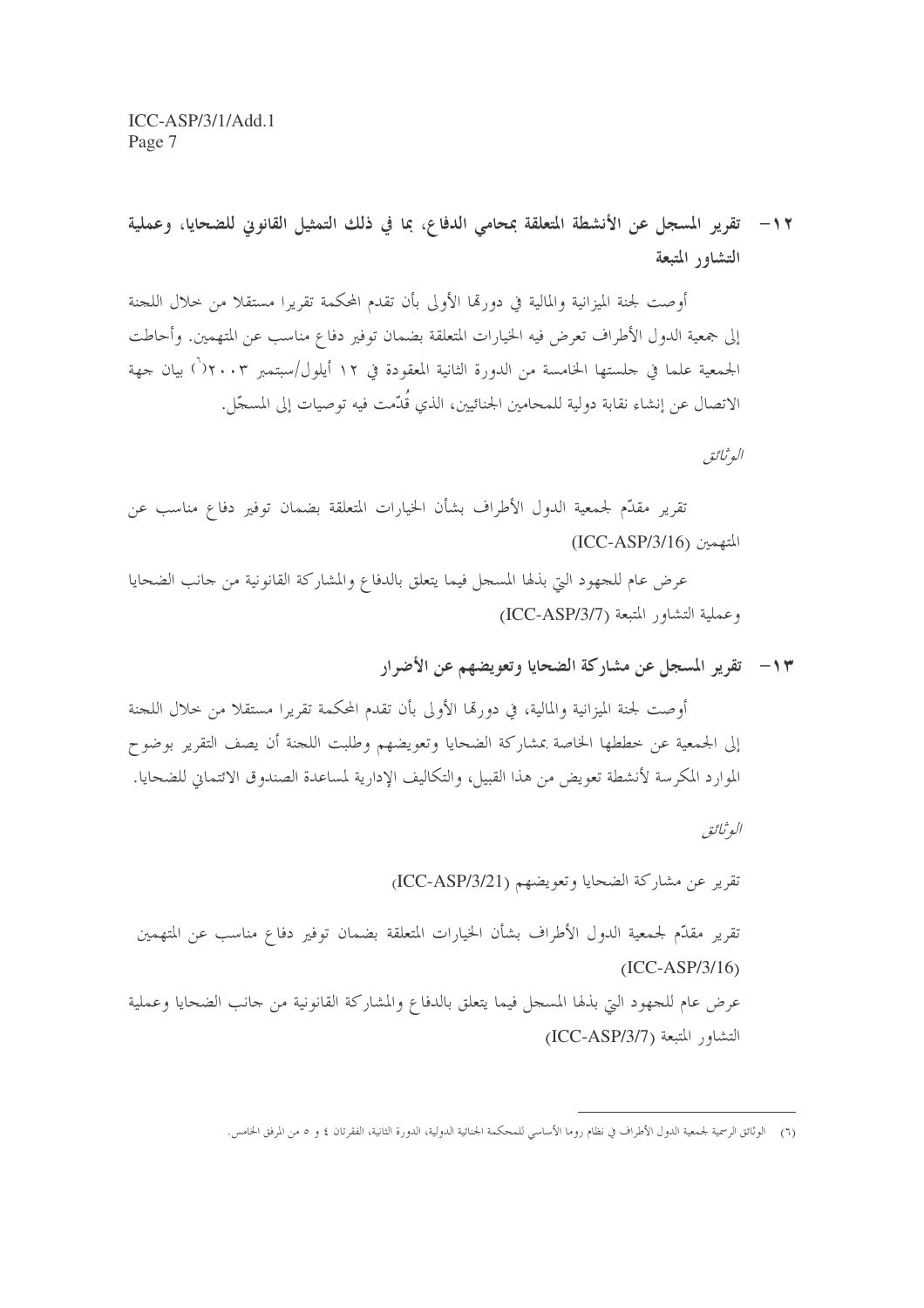1 / - تقرير مجلس إدارة صندوق الضحايا الائتماني

أنشأت الجمعية، بموجب قرارها ICC-ASP/1/Res.6 صندوقا ائتمانيا لصالح ضحايا الجرائم الخاضعة للولاية القضائية للمحكمة وأسر هؤلاء الضحايا، وكذلك مجلس إدارة للصندوق الائتماني لصالح الضحايا.

انتخبت الجمعية، في الجلسة الخامسة من دورتما الثانية المعقودة في ١٢ أيلول/سبتمبر ٢٠٠٣ أعضاء مجلس الإدارة الخمسة، الذي بدأت ولايته في التاريخ نفسه. وعملا بالفقرة ١١ من القرار الذي أنشئ بموجبه الصندوق الائتماني، ينبغي للمجلس تقديم تقرير سنوي للجمعية بشأن أنشطة مشاريع الصندو ق.

البوثيائق

التقرير المقدم إلى جمعية الدول الأطراف بشأن أنشطة ومشاريع الصندوق الائتماني للضحايا ٢٠٠٣- $(ICC-ASP/3/14/Rev.1)$   $\gamma \cdot \xi$ 

10 - تقرير الفريق العامل الخاص المعنى بجرائم العدوان

قررت الجمعية في قرارها ICC-ASP/1/Res.1، إنشاء فريق عامل حاص يُعني بجريمة العدوان، وتكون عضويته مفتوحة لكافة الدول الأعضاء في الأمم المتحدة أو لأعضاء الوكالات المتخصصة أو الوكالة الدولية للطاقة الذرية، وذلك بغرض صياغة مقترحات لوضع أحكام تتعلق بالعدوان.

وفي الجلسة الثامنة المعقودة في ٧ شباط/فبراير ٢٠٠٣، قررت الجمعية، ضمن جملة أمور، بناء على اقتراح من المكتب، أن يجتمع الفريق العامل الخاص المعنى بجريمة العدوان حلال الدورات السنوية للجمعية، بدءٌ من الدورة الثانية عام ٢٠٠٣. وقررت أيضا أن تُخصِّص جلستان أو ثلاث جلسات من اجتماعات الجمعية للفريق العامل الخاص، وأن يتكرر هذا النمط سنويا، حسب الاقتضاء.

عقد الفريق العامل الخاص المعنى بجريمة العدوان احتماعا غير رسمي بين الدورتين في برنستون بولاية نيوجيرزي في الولايات المتحدة، من ٢١ إلى ٢٣ حزيران/يونيو ٢٠٠٤.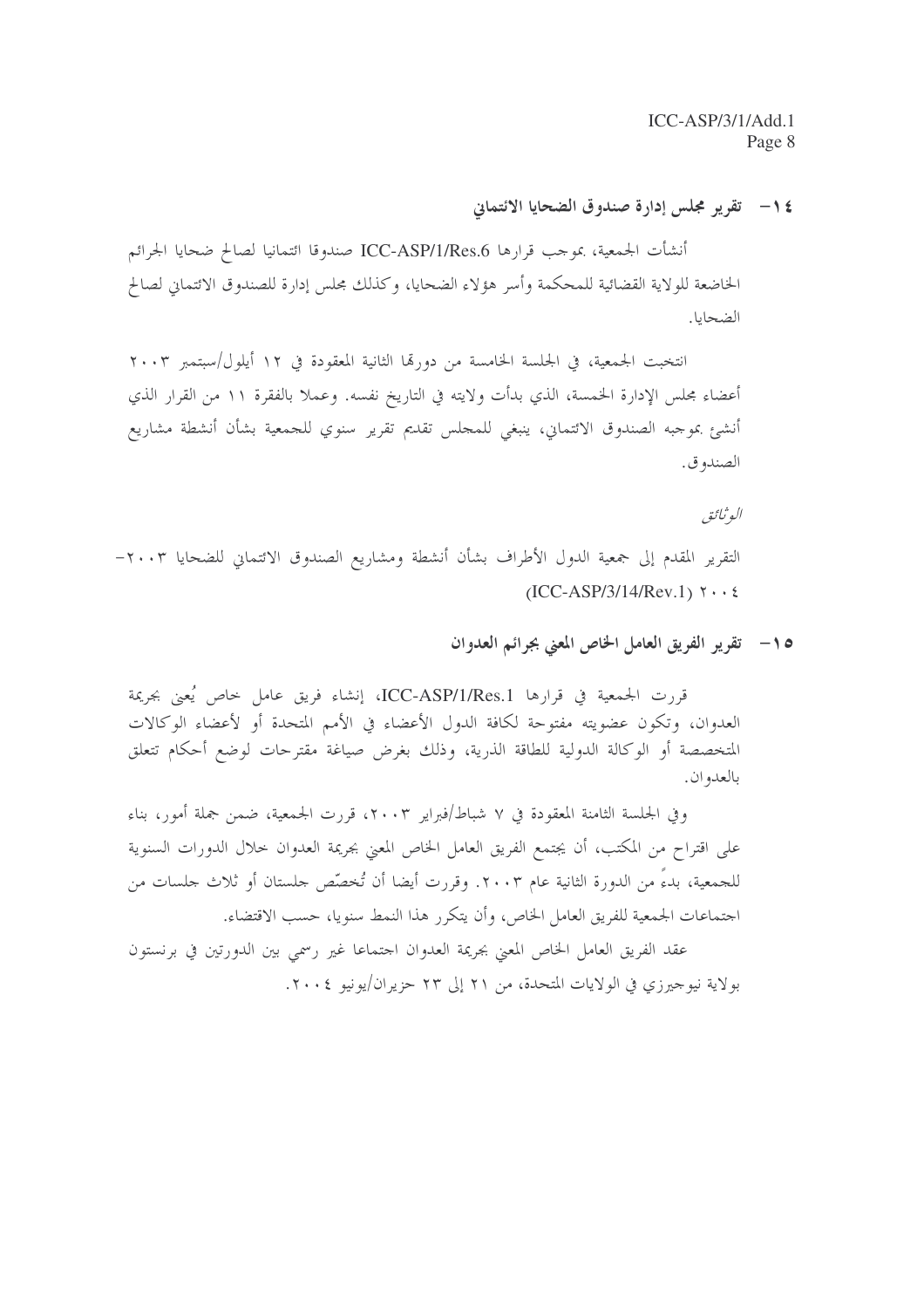البوثياثق

الاجتمـــاع غير الرسمـــي الـــذي عقـــده بين الدورتين الفريـــق العام الخاص المعنى بجريمة العدوان  $(ICC-ASP/3/SWGCA/INF.1)$ 

- ١٦- مقررات تتعلق بمواعيد ومكان الاجتماع القادم لجمعية الدول الأطراف عملا بالمادة ٥ من النظام الداخلي، تقرر الجمعية في الدورة السابقة تاريخ بدء كل دورة ومدقما.
	- ١٧- مقررات تتعلق بمواعيد ومكان الاجتماع القادم للجنة الميزانية والمالية

عملا بالفقرة ٤ من المرفق بالقرار ICC-ASP/1/Res.4 تجتمع اللجنة عند الاقتضاء ومرة في السنة على الأقل. وقررت اللجنة في دورها الثالثة أن توصى الجمعية بعقد دورتيها الرابعة والخامسة في لاهاي في الفترة من ٤ إلى ٦ نيسان/أبريل ٢٠٠٥ ومن ١ إلى ٥ آب/أغسطس على التوالي. كما لاحظت اللجنة أنه ينبغي إعادة النظر في التواريخ في حالة ما إذا قررت اللجنة تعديل الفترة المالية عملا بالتوصية الواردة في الفقرة ٢٥ من تقرير اللجنة.

البوثياثق تقرير لجنة الميزانية والمالية، آب/أغسطس ٢٠٠٤ (Add.1/Rev.1 وAdd.1/Rev.1).

- ١٨ مسائل أخرى
- رأ) إنشاء هيئة ممثلة للموظفين، ووضع إجراءات في القرارات الإدارية.

في البند ١/٨ من النظام الأساسي للموظفين الذي اعتمدته الجمعية في قرارها -ICC ASP/2/Res.2، يُطلب إلى المسحل، بالتشاور مع المدعى العام، أن يشيء آلية إدارية، تسدي إليه المشورة في حالات التأديب، وفي حالات طعن الموظفين في قرارٍ من القرارات الإدارية. كما يطلب في المادة ٢/١٢ من المسحل أن يقوم، بموافقة الهيئة الرئاسية والمدعي العام بوضع نظام إداري للموظفين يتماشى مع هذا النظام الأساسى.

(ب) الاتفاق بشأن المحكمة والأمم المتحدة

تنص المادة ٢ من نظام روما الأساسي على أن تنظم علاقة بين المحكمة والأمم المتحدة بموجب اتفاق تعتمده جمعية الدول الأطراف في هذا النظام الأساسي ويبرمه بعد ذلك رئيس المحكمة نيابة عنها.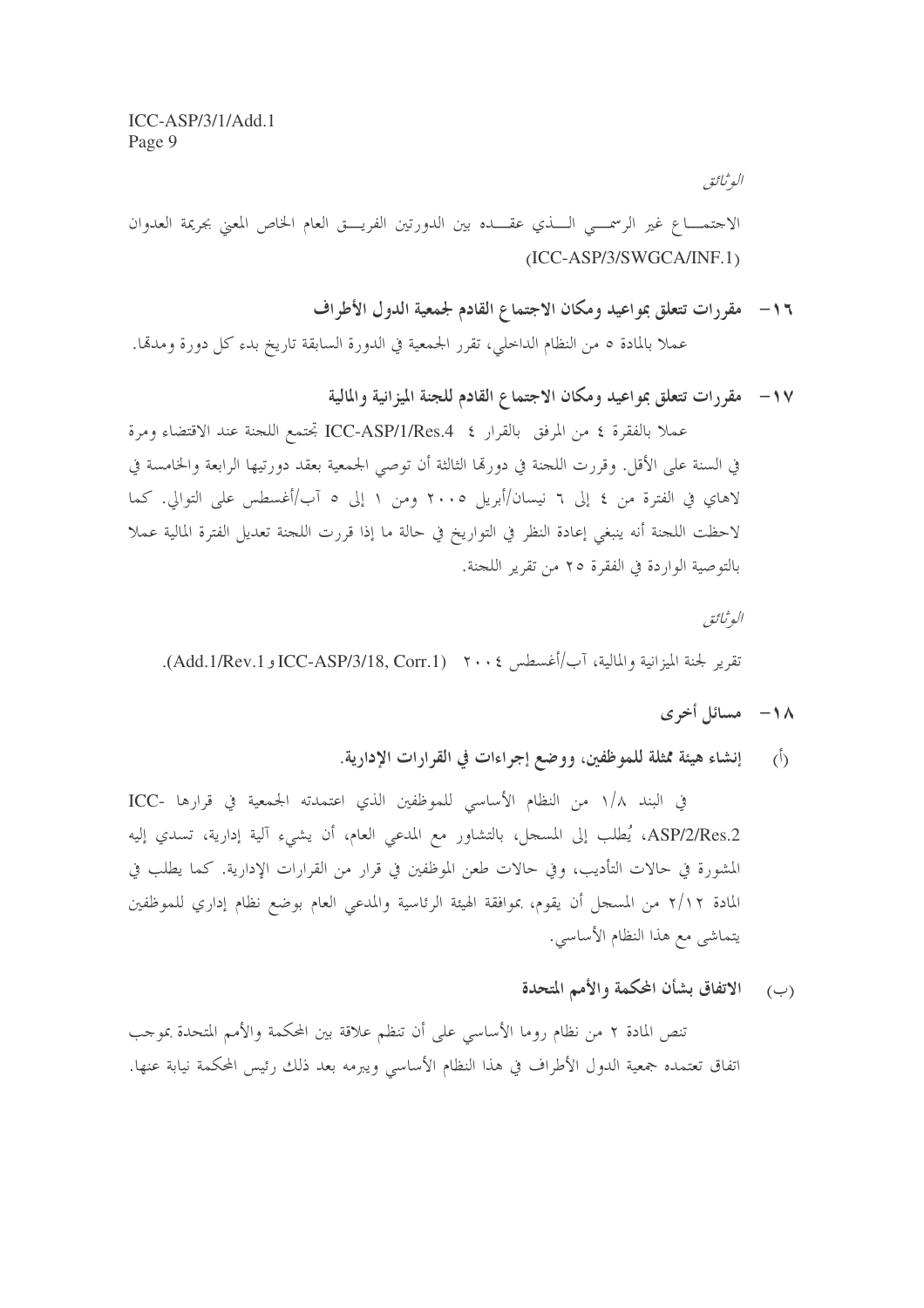البوثياثق

تقرير عن إنشاء هيئة ممثلة للموظفين، ووضع الإجراءات التأديبية، والتدابير المتعلقة بالطعن وبتعديل النظام الأساسي للموظفين وتنفيذه (ICC-ASP/3/13)

> إنشاء تمثيل صغير مشترك للمحكمة  $(\tau)$

في الفقرة ١١ من القرار ICC-ASP/2/Res.7، توصى الجمعية بأن تنظر المحكمة في استصواب وجدوى إنشاء تمثيل صغير مشترك لجميع أجزاء المحكمة في المقر الرئيسي للأمم المتحدة، وتطلب إلى المسجل تقديم تقرير إلى جمعية الدول الأطراف في نظام روما الأساسي عن هذه المسألة بما في ذلك آثارها على الميزانية.

البوثيائق

تقرير بشأن مشروع الاتفاق التفاوضي المعبى بالعلاقة بين المحكمة الجنائية الدوليــــة والأمــــم المتحدة  $(ICC-ASP/3/15)$ 

> الاقتراح المتعلق بشروط الخدمة والتعويضات الخاصة بالقضاة والمسؤولين المنتخبين  $\left( \omega \right)$

تنص المادة ٤٩ من نظام روما الأساسي على أن يتقاضى القضاة والمدعى العام ونواب المدعى العام والمسجل ونائب المسجل المرتبات والبدلات والمصاريف اليت تحددها جمعية الدول الأطراف، اعتمدت الجمعية، في دورةما الأولى، شروط الخدمة والتعويضات الخاصة بالقضاة.(<sup>٧</sup>)

> البوثيائق اقتراح بشأن شروط الخدمة والتعويضات للقضاة والموظفين المنتخبين (ICC-ASP/3/12)

> > مدونة قواعد السلوك المهنى للمحامين  $(\lambda)$

تنص الفقرة ١ من القاعدة ٨، في القواعد الاجرائية وقواعد الاثبات على أن تصوغ هيئة الرئاسة، على أساس اقتراح يقدمه المسجل وبعد التشاور مع المدعي العام، مشروع مدونة للسلوك المهيي

<sup>(</sup>٧) الوثائق الرسمية لجمعية الدول الأطراف في نظام روما الأساسي للمحكمة الجنائية الدولية، الدورة الأولى، الجزء الثالث، المرفق الرابع. وفي الدورة الثانية، تم تطابق الفقرة ١١ من الشروط في مختلف اللغات مع النص الانكليزي، وأعيد إصدارها في الوثائق الرسمية لجمعية الدول الأطراف في نظام روما الأساسي للمحكمة الجنائية الدولية، الدورة الثانية، الجزء الثالث-ألف.